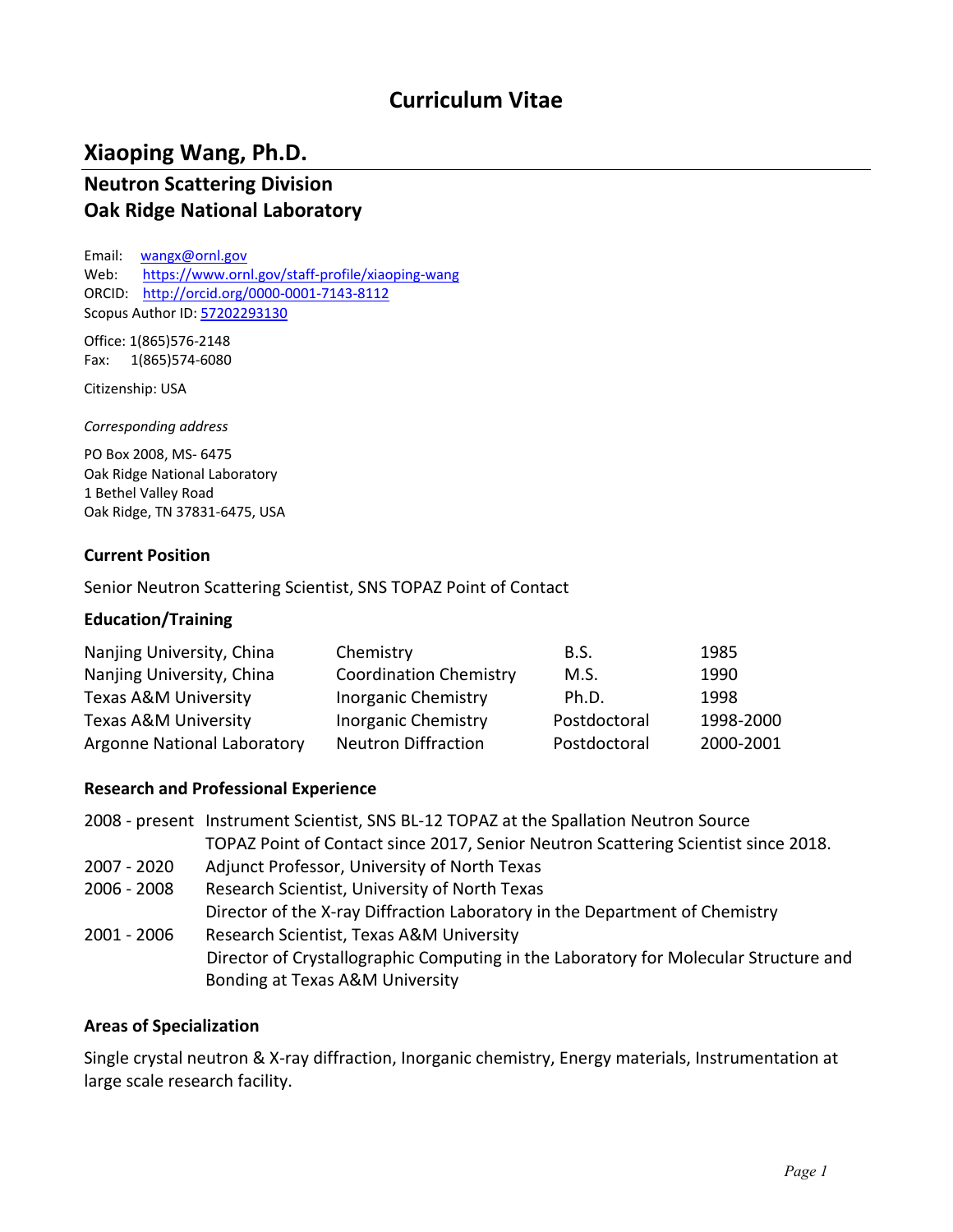#### **Research Interests**

My primary research interest is applications of single crystal neutron and X-ray crystallography in chemistry and materials science. Research topics include hydrogen bonding in energy materials, metal hydride, guest-host interactions in metal-organic frameworks, magnetism, study structural phase transitions in multidimensional diffraction and parameter spaces.

#### **Contribution to Neutron Sciences**

Developed a successful science program for single crystal neutron diffraction at TOPAZ

Establised the workflow and user interface for single crystal neutron time-of-flight Laue data reduction

Guided the development of software tools for single crystal experiment planning, data reduction and analysis

Provided guidance and McStas simulation for the successful commissioning and upgrade for TOPAZ

Provided recommendations on the post-audit committee as part of the NScD directorate-wide efforts for the improvement and growth of the neutron facilities and user program.

#### Mentor, ORNL GO! Students

Participated in Neutron Sciences Directorate committees on instrument post-audit, proposal reviews, and candidate interviews.

#### **Honors and Awards**

Fellow of the American Crystallographic Association, 2019

Outstanding Graduate Student, Texas A&M University, 1998

Welch Fellowship, Texas A&M University, 1996

Guanghua Scholarship, Nanjing University, 1990

#### **Professional Activities**

Editorial Board Member, Crystals, 2019 – present.

Review Board Member, IUCr Journal Acta Crystallographica C, Structural Chemistry, 2016 – present

Chair-Elect and Chair of the Small Molecule SIG, American Crystallographic Association, 2020-2021.

Organizer, Workshop on Symmetry and Superspace Approach to Modulated Crystal Structures, Oak Ridge, Tennessee, Oct. 23-24, 2019

Member of the Program Committee for the 77 Pittsburg Diffraction Conference, and co-chaired the Small Molecule Crystallography Session, Oak Ridge, Tennessee, Oct. 24-26, 2019

Co-organizer TOPAZ single Crystal Neutron Diffraction Workshop, Oak Ridge, TN, June 16-17, 2015

Scientific Session Organizer at various American Crystallographic Association Annual Meetings

Chair-Elect and Chair of the Small Molecule SIG, American Crystallographic Association, 2006-2007.

Panelist, NSF Science and Technology Center review committee, October 2012

Member of ORNL LDRD Seed Money Committee, May 2009 – May 2011

Member of TOPAZ Instrument Development Team 2003 - 2009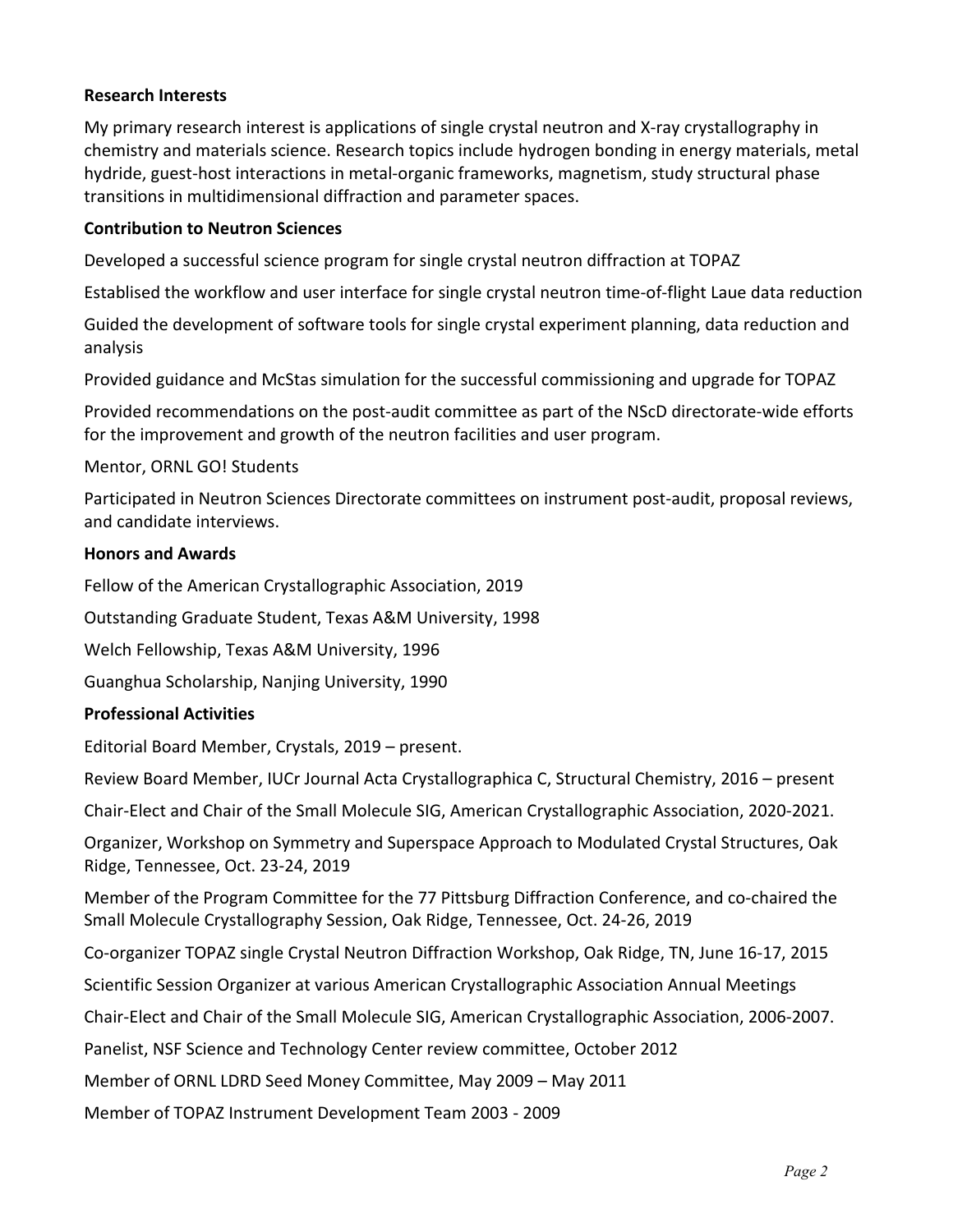### **Professional Affiliations**

American Crystallographic Association (Fellow 2019) American Chemical Society American Association for the Advancement of Science Neutron Scattering Society of America

**Selected Publications (**from a list of 195 peer reviewed journal articles, *h*-index 44)

- 1. N. Lu, V. Elakkat, J. S. Thrasher, X. Wang, E. Tessema, K. L. Chan, R. J. Wei, T. Trabelsi, J. S. Francisco, Neutron Diffraction Study of Significant sp3 and sp2 C-H Bond Shortening in a Fluorinated Pyridinium Saccharinate. *Journal of the American Chemical Society* **143**, 5550-5557 (2021).
- 2. J. A. Smith, K. B. Wilson, R. E. Sonstrom, P. J. Kelleher, K. D. Welch, E. K. Pert, K. S. Westendorff, D. A. Dickie, X. Wang, B. H. Pate, W. D. Harman, Preparation of cyclohexene isotopologues and stereoisotopomers from benzene. *Nature* **581**, 288-293 (2020). ORNL News [Neutrons –](https://www.ornl.gov/news/neutrons-deuterium-shuffle) Deuterium [shuffle | ORNL](https://www.ornl.gov/news/neutrons-deuterium-shuffle) and Selected for the [ORNL's Top 10 Neutron Scattering Achievements of 2020 |](https://neutrons.ornl.gov/content/ornl%E2%80%99s-top-10-neutron-scattering-achievements-2020)  [Neutron Science at ORNL](https://neutrons.ornl.gov/content/ornl%E2%80%99s-top-10-neutron-scattering-achievements-2020) DOE Highlight
- 3. C. G. Gianopoulos, Z. Chua, V. V. Zhurov, C. A. Seipp, X. Wang, R. Custelcean, A. A. Pinkerton, Direct air capture of CO-2 - Topological analysis of the experimental electron density (QTAIM) of the highly insoluble carbonate salt of a 2,6-pyridine-bis(iminoguanidine), (PyBIGH2)(CO3)(H2O)4. *IUCrJ* **6**, 56-65 (2019). ORNL News [Neutrons—Capturing carbon in mid-air | ORNL](https://www.ornl.gov/news/neutrons-capturing-carbon-mid-air)
- 4. B. Yang, W. Ming, M. H. Du, J. K. Keum, A. A. Puretzky, C. M. Rouleau, J. Huang, D. B. Geohegan, X. Wang, K. Xiao, Real-Time Observation of Order-Disorder Transformation of Organic Cations Induced Phase Transition and Anomalous Photoluminescence in Hybrid Perovskites. *Adv. Mater.* **30** (2018). Journal Cover, ORNL News [Neutrons provide insights into increased performance for hybrid](https://www.ornl.gov/news/neutrons-provide-insights-increased-performance-hybrid-perovskite-solar-cells)  [perovskite solar cells | ORNL](https://www.ornl.gov/news/neutrons-provide-insights-increased-performance-hybrid-perovskite-solar-cells) and Neutron Science Highlight [Neutrons Provide Insights into](https://neutrons.ornl.gov/content/neutrons-provide-insights-increased-performance-hybrid-perovskite-solar-cells)  [Increased Performance for Hybrid Perovskite Solar Cells | Neutron Science at ORNL](https://neutrons.ornl.gov/content/neutrons-provide-insights-increased-performance-hybrid-perovskite-solar-cells) DOE Highlight
- 5. Y. Ren, I. W. H. Oswald, X. Wang, G. T. McCandless, J. Y. Chan, Orientation of organic cations in hybrid inorganic-organic perovskite CH3NH3PbI3 from subatomic resolution single crystal neutron diffraction structural studies. *Cryst. Growth Des.* **16**, 2945-2951 (2016). Journal Cover, DOE Highlight

#### **Invited Lectures**

*Sample screening and alignment for single crystal neutron diffraction.* Rigaku Single Crystal Online Users' Meeting, Woodland, TX, Aug. 12, 2020

*Accurate hydrogen position from single crystal neutron diffraction*. 2019 American Crystallographic Association Annual Meeting, July 20-24, 2019, Covington, Kentucky.

*Real time data collection in multidimensional diffraction and parameter spaces*, American Crystallographic Association Annual Meeting, Toronto, Canada. July 20-24, 2018.

*In Situ Single Crystal Neutron Diffraction Unveils the Link Between Hydrogen Bonding in an Organic-Inorganic Hybrid Perovskite and Its Anomalous Optoelectronic Property*, MRS Spring Meeting, Phenix, AZ, Apr. 5, 2018.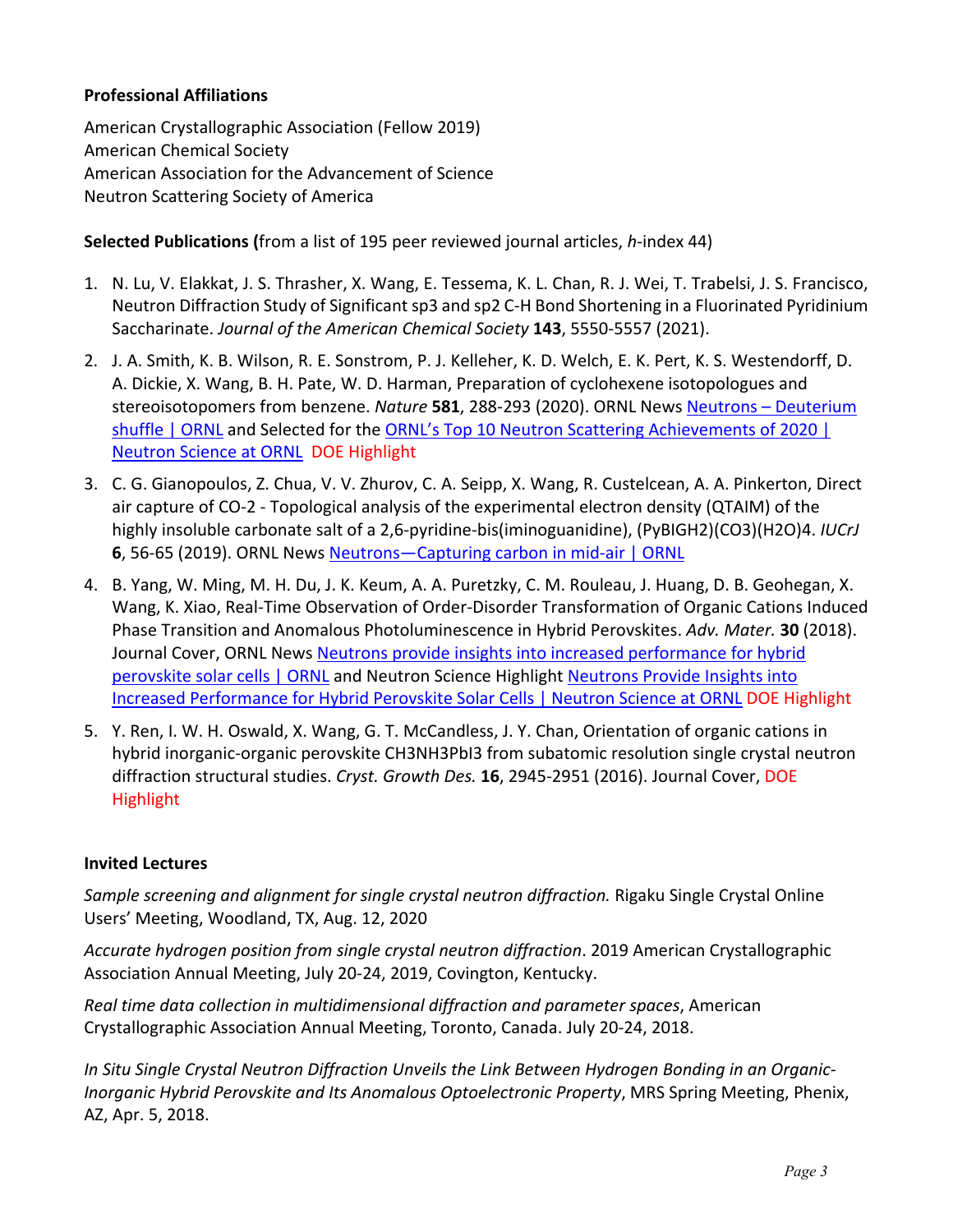*Transition path of organic cation induced anomalous photoluminescence in hybrid lead perovskites from real-time single crystal neutron diffraction*, The 255th ACS National Meeting, New Orleans, LA, March 18-22, 2018.

*Neutron Single Crystal Diffraction, Principle and Application in Chemistry and Materials Science*. Open Guest Lecture, Department of Chemistry and Chemical Biology, Harvard University. Apr. 6, 2017.

*3D Single crystal diffraction at sub-atomic resolution: How this is done at the ORNL Spallation Neutron Source*, American Crystallographic Association Annual Meeting, Denver CO. July 22-26, 2016.

*Neutron single crystal diffraction study of hydrogen bonding in energy materials,* Keynote speaker, The TWNSS Annual Meeting and Neutron Scattering Workshop, Huisun Forest of National Chung Hsing University, Taiwan, Oct. 21-23, 2016.

*Octahedral tilting and cation ordering in topological insulators and hybrid photovoltaic materials revealed by single crystal neutron diffraction*, Department of Physics, National Taiwan Normal University, Taipei, Taiwan, Oct. 24, 2016.

*Neutron single crystal diffraction study of hydrogen bonding in energy materials*, Department of Chemistry, National Dong Hua University, Taiwan, Oct. 26, 2016.

*Single-crystal to Single-crystal Structural and Chemical Transformation of an Iron-based Molecular Electrocatalyst for Hydrogen Oxidation and Production*. Philadelphia, PA, July 25-29, 2015.

*Commissioning of the Neutron TOF Laue Single-Crystal Diffractometer TOPAZ at the Spallation Neutron Source*, *The First Element - Transaction Symposium in memory of Bob Bau*, American Crystallographic Association Annual Meeting, Chicago, IL. July 24-29, 2010.

#### **Selected Workshop Presentations & Lectures**

*Cool structures from event-based single crystal neutron diffraction.* The 70th American Crystallographic Association Annual (Virtual) Meeting, Aug. 2-7, 2020

*Event based data collection for the TOPAZ beamline. WAND2 Complementarity and Synergy Effects with JRR3 Instrument Suite Workshop, July 14, 2019, Knoxville, Tennessee.*

*Single crystal neutron diffraction beyond three dimensions. First Integrated Workshop on Neutron Diffuse Scattering from Single Crystals, June 6, 2019, ORNL.*

*Single crystal neutron diffraction beyond three dimensions. Mantid Users Workshop, Grenoble, France, April 3–5, 2019.*

*TOPAZ data reduction and analysis*, Meeting of Experts for Single Crystal Diffraction Workshop, Data Management & Software Centre (DMSC) at European Spallation Source, Lund, Sweden, Sept. 12, 2018.

*Structure Analysis Using Neutron Data*, A Mini-Workshop, Department of Chemistry and Chemical Biology, Harvard University, April 7, 2017.

*Study of Hydrogen Bonding in Energy Materials Using Single Crystal Neutron Diffraction*, ORNL/Georgia Tech Joint Workshop in Neutron Science and Scattering, Atlanta, GA, Jan. 27, 2016.

*Refinement of small molecules against neutron data*, SHELX Workshop, Denver, CO, July 21, 2016.

Duke – ORNL Neutron Scattering Workshop, Duke University, Durham, NC, 2015.